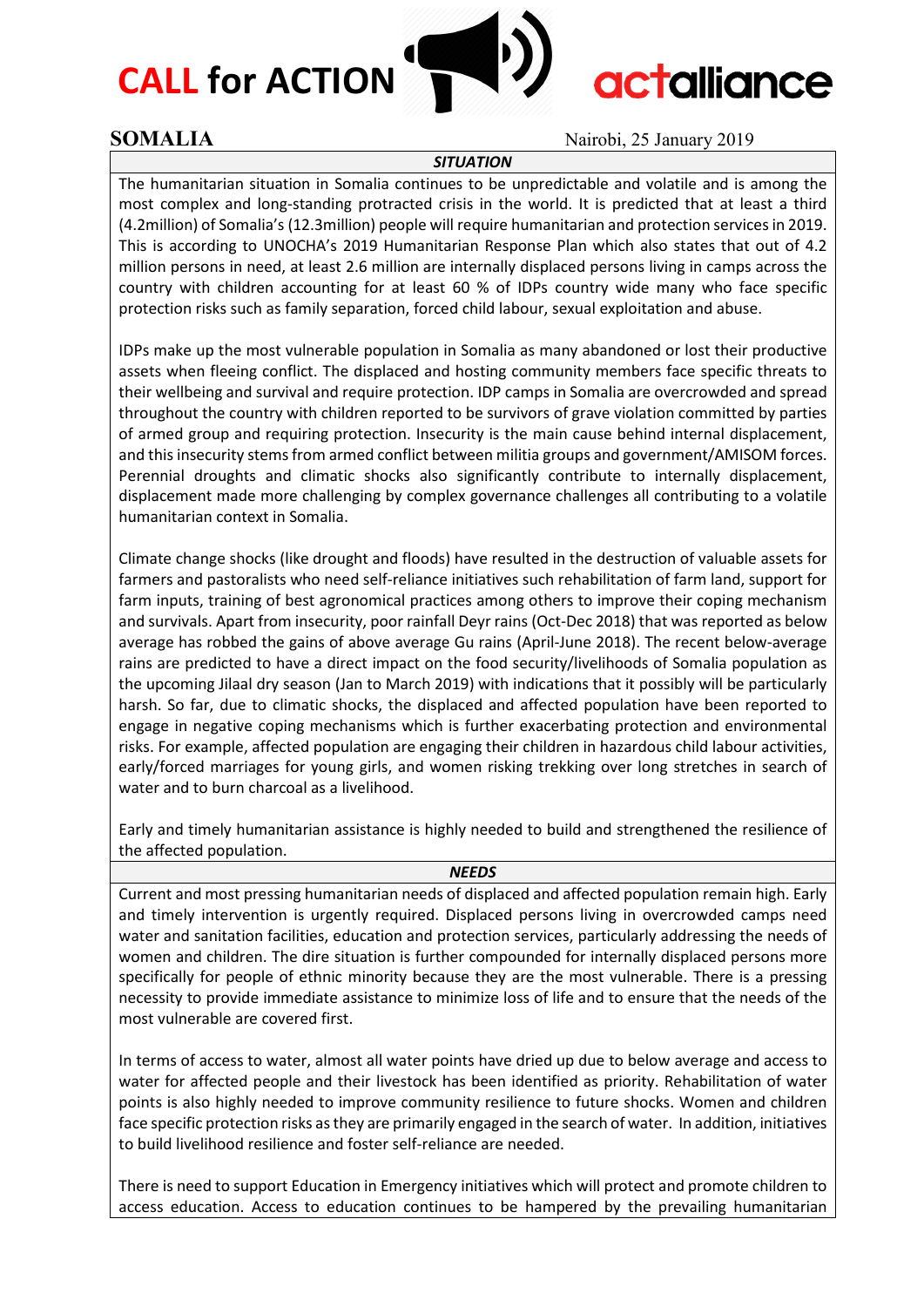situation in Somalia. Thousands of school age children therefore miss opportunities to access education and potentially may be recruited by armed groups. Several schools have been abandoned and the government is too weak to manage and successfully run education affairs in the country. The quality of education is very low and therefore significantly contribute to lack of interest in education by parents. Parents themselves are illiterate and do not understand the importance of education. The few children currently enrolled in schools are taught by volunteer teachers. Thus, there is high need to rehabilitate and construct classrooms, provide hot meals for hungry learners, support teacher incentives and support an emergency teacher training program. WASH in schools, support to school committees and Somalia Ministry of Education to coordinate education matters are needed.

| <b>STAKEHOLDERS</b>                                                                         |                               |                                                                   |
|---------------------------------------------------------------------------------------------|-------------------------------|-------------------------------------------------------------------|
| The following national and international entities are present and responding to the crisis: |                               |                                                                   |
| П                                                                                           | National government           | The National government's capacity to respond to the looming      |
|                                                                                             |                               | humanitarian crisis remains limited to due capacity and resource  |
|                                                                                             |                               | related issues                                                    |
| П                                                                                           | <b>UN Agencies</b>            | UNOCHA, WFP, UNHCR, UNICEF, IOM                                   |
| П                                                                                           | <b>INGOs</b>                  | ACT Somalia Forum members: Lutheran World Federation,             |
|                                                                                             |                               | Norwegian Church Aid, Diakonia, DKH                               |
| П                                                                                           | <b>Red Cross Red Crescent</b> | <b>ICRC</b>                                                       |
|                                                                                             | Movement                      |                                                                   |
| П                                                                                           | Military presence             | Presences of joint forces from AMISOM and government soldiers are |
|                                                                                             |                               | working in round the clock to ensure the security of Somalia to   |
|                                                                                             |                               | improve.                                                          |
| П                                                                                           | <b>National NGOs</b>          | Somali youth Peace and Development, Kaalo Aid and Development     |
|                                                                                             | Host communities              | Supporting an enormous IDP population                             |
|                                                                                             | Affected communities          | IDP, Host communities and Returnees                               |

The emergency response is currently being coordinated by UNOCHA. To ensure the humanitarian response is well coordinated and complementary, ACT Somalia Forum will take part in meetings with relevant sector stakeholders (Education, WASH and Livelihood ) and establish an open line of communication with crisis affected persons and communities to ensure the response is based on participation and feedback.

| <b>ACT Alliance</b> |                                                                                                                                                    |  |
|---------------------|----------------------------------------------------------------------------------------------------------------------------------------------------|--|
| X                   | ACT Somalia Forum has been working in Somalia since 1990, now helping/planning to help<br>people affected bythe drought, conflict and displacement |  |
| $\mathsf{x}$        | ACT Somalia Forum works in areas affected bythedrought conflict, and is assessing the                                                              |  |
|                     | impact of the disaster to better understand the needs and vulnerabilities                                                                          |  |
| X                   | ACT Somalia Forum is currently monitoring the situation and is preparing a rapid needs                                                             |  |
|                     | assessment to have an in-depth context analysis and better understanding of existing                                                               |  |
|                     | vulnerabilities.                                                                                                                                   |  |
| $\mathsf{x}$        | ACT Somalia Forum is monitoring the situation and emergency teams are ready/preparing to                                                           |  |
|                     | respond according to the results of a contextual analysis and rapid needs assessment.                                                              |  |
| X                   | In collaboration with relevant stakeholders, the ACT forum has identified a gap in Education                                                       |  |
|                     | WASH, Livelihood and has resolved that if funded, it will have the capacity to properly bridge                                                     |  |
|                     | the identified gap.                                                                                                                                |  |
| X                   | ACT Somalia forum is planning on submitting a funding proposal to provide dignified                                                                |  |
|                     | humanitarian assistance to ensure thatthe drought affected persons' basic needs are met                                                            |  |
|                     | with regards to the affected persons.                                                                                                              |  |
| $\mathsf{X}$        | ACT Somalia Forum is ready to respond, providing Learning materials, water vouchers and                                                            |  |
|                     | NFI kits to the affected person affected households in the coming months.                                                                          |  |
| X                   | Furthermore, ACT Somalia Forum will engage in advocacy on the national and international                                                           |  |
|                     | level to ensure that the voices of those affected by thedrought are amplified.                                                                     |  |

SECRETARIAT: 150, route de Ferney, P.O. Box 2100, 1211 Geneva 2, Switz. TEL.: +4122 791 6434 – FAX: +4122 791 6506 – [www.actalliance.org](http://www.actalliance.org/)